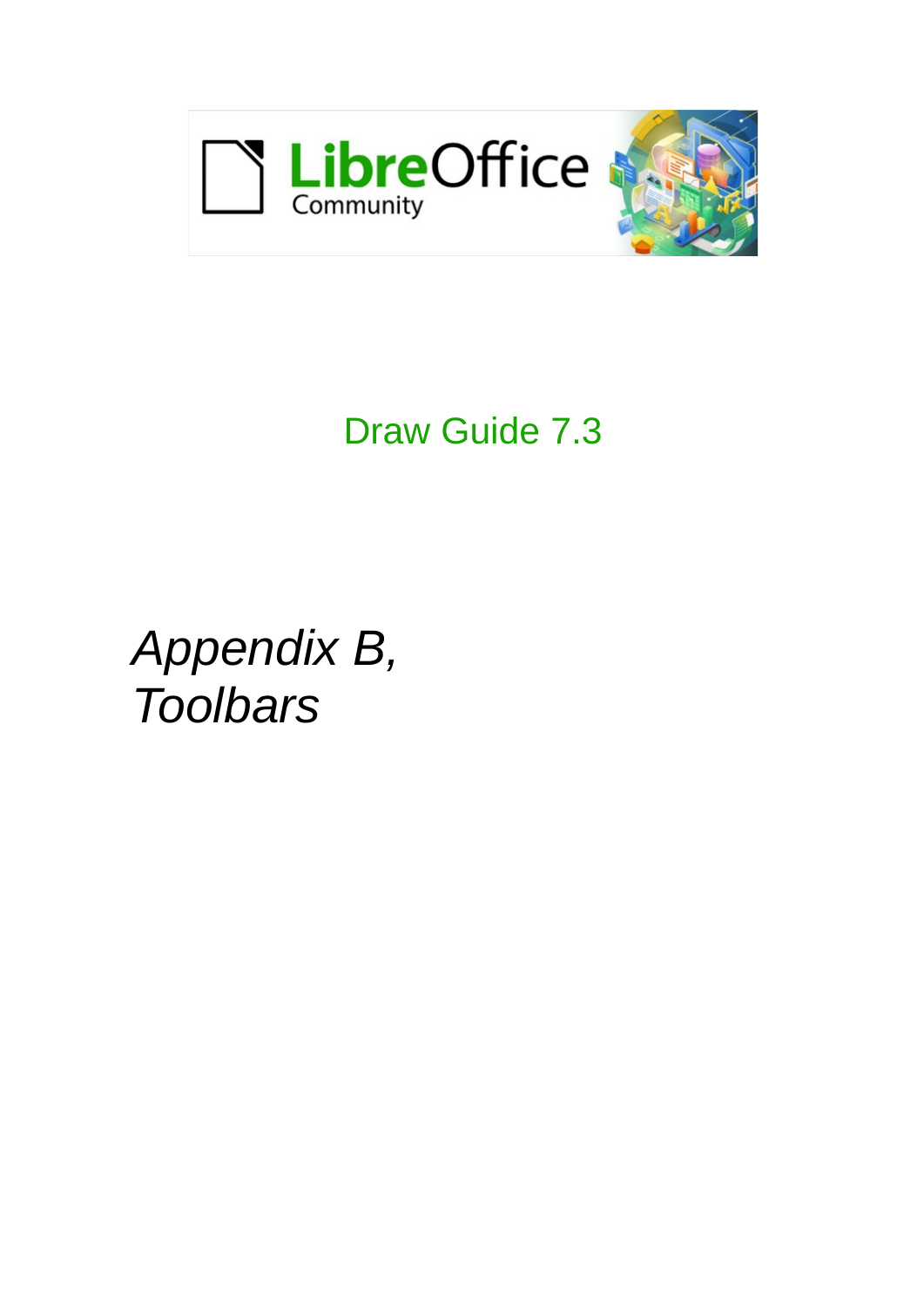# <span id="page-1-4"></span>**Copyright**

This document is Copyright © 2022 by the LibreOffice Documentation Team. Contributors are listed below. This document maybe distributed and/or modify it under the terms of either the GNU General Public License (<https://www.gnu.org/licenses/gpl.html>), version 3 or later, or the Creative Commons Attribution License (<https://creativecommons.org/licenses/by/4.0/>), version 4.0 or later.

All trademarks within this guide belong to their legitimate owners.

### <span id="page-1-3"></span>**Contributors**

| To this edition      |             |
|----------------------|-------------|
| Peter Schofield      | Kees Kriek  |
| To previous editions |             |
| Peter Schofield      | Dave Barton |

Jean Hollis Weber

### <span id="page-1-2"></span>**Feedback**

Please direct any comments or suggestions about this document to the Documentation Team's mailing list: [documentation@global.libreoffice.org](mailto:documentation@global.libreoffice.org)



Everything sent to a mailing list, including email addresses and any other personal information that is written in the message, is publicly archived and cannot be deleted.

### <span id="page-1-1"></span>**Publication date and software version**

Published May 2022. Based on LibreOffice 7.3 Community. Other versions of LibreOffice may differ in appearance and functionality.

### <span id="page-1-0"></span>**Using LibreOffice on macOS**

Some keystrokes and menu items are different on macOS from those used in Windows and Linux. The table below gives some common substitutions for the instructions in this document. For a detailed list, see the application Help.

| <b>Windows or Linux</b>                  | macOS equivalent                                             | <b>Effect</b>                       |
|------------------------------------------|--------------------------------------------------------------|-------------------------------------|
| <b>Tools &gt; Options on</b><br>Menu bar | <b>LibreOffice &gt; Preferences</b><br>on Menu bar           | Access to setup options             |
| Right-click                              | Ctrl+click and/or right-click<br>depending on computer setup | Opens a context menu                |
| Ctrl or Control                          | <b><math>\frac{1}{2}</math></b> and/or Cmd or Command        | Used with other keys                |
| Alt                                      | <b>∠</b> and/or Alt or Option                                | Used with other keys                |
| F11                                      | $\mathcal{H} + \mathcal{T}$                                  | Open the Styles deck in the Sidebar |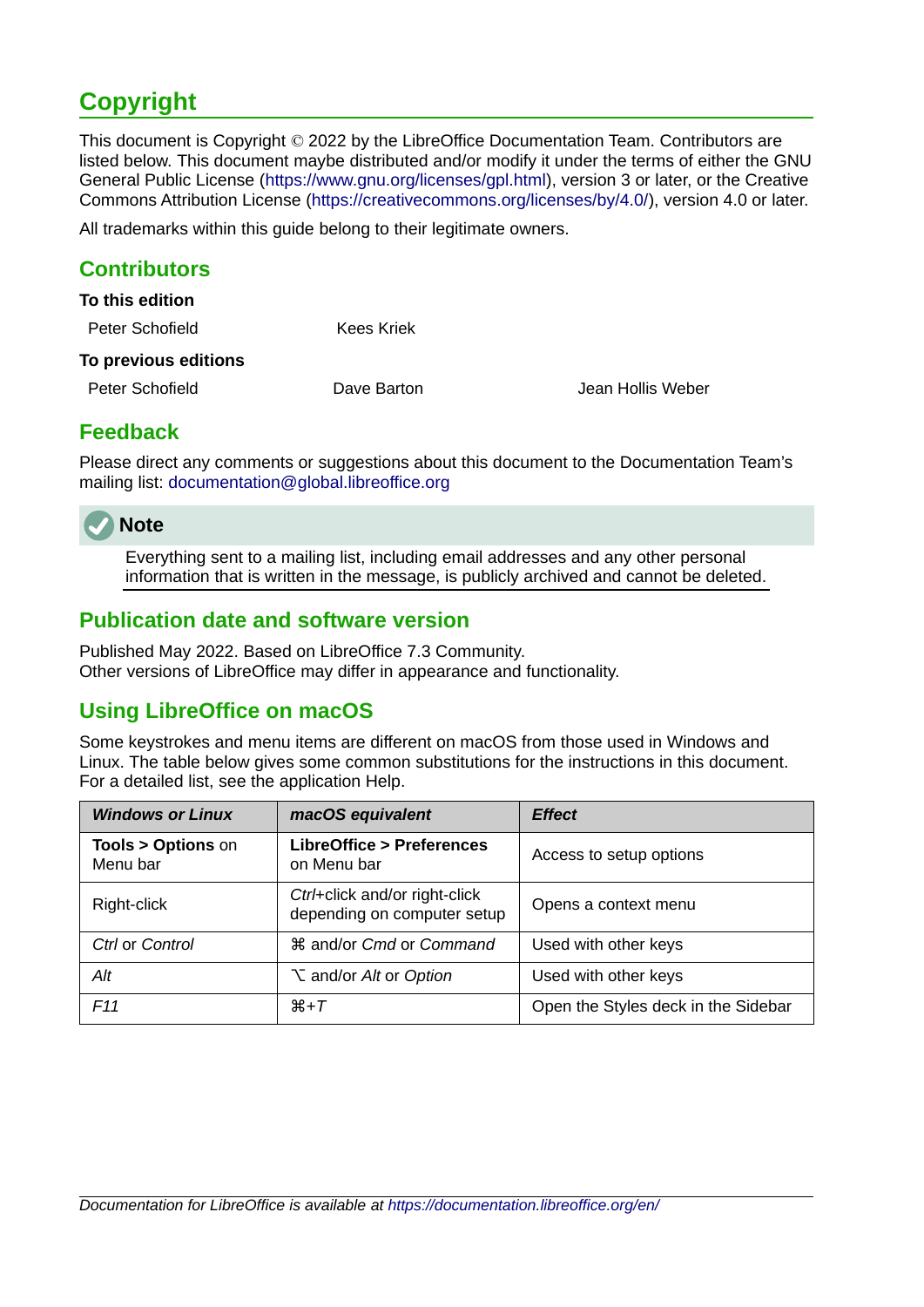# **Contents**

| Find. |  |
|-------|--|
|       |  |
|       |  |
|       |  |
|       |  |
|       |  |
|       |  |
|       |  |
|       |  |
|       |  |
|       |  |
|       |  |
|       |  |
|       |  |
|       |  |

Appendix B, Toolbars | 3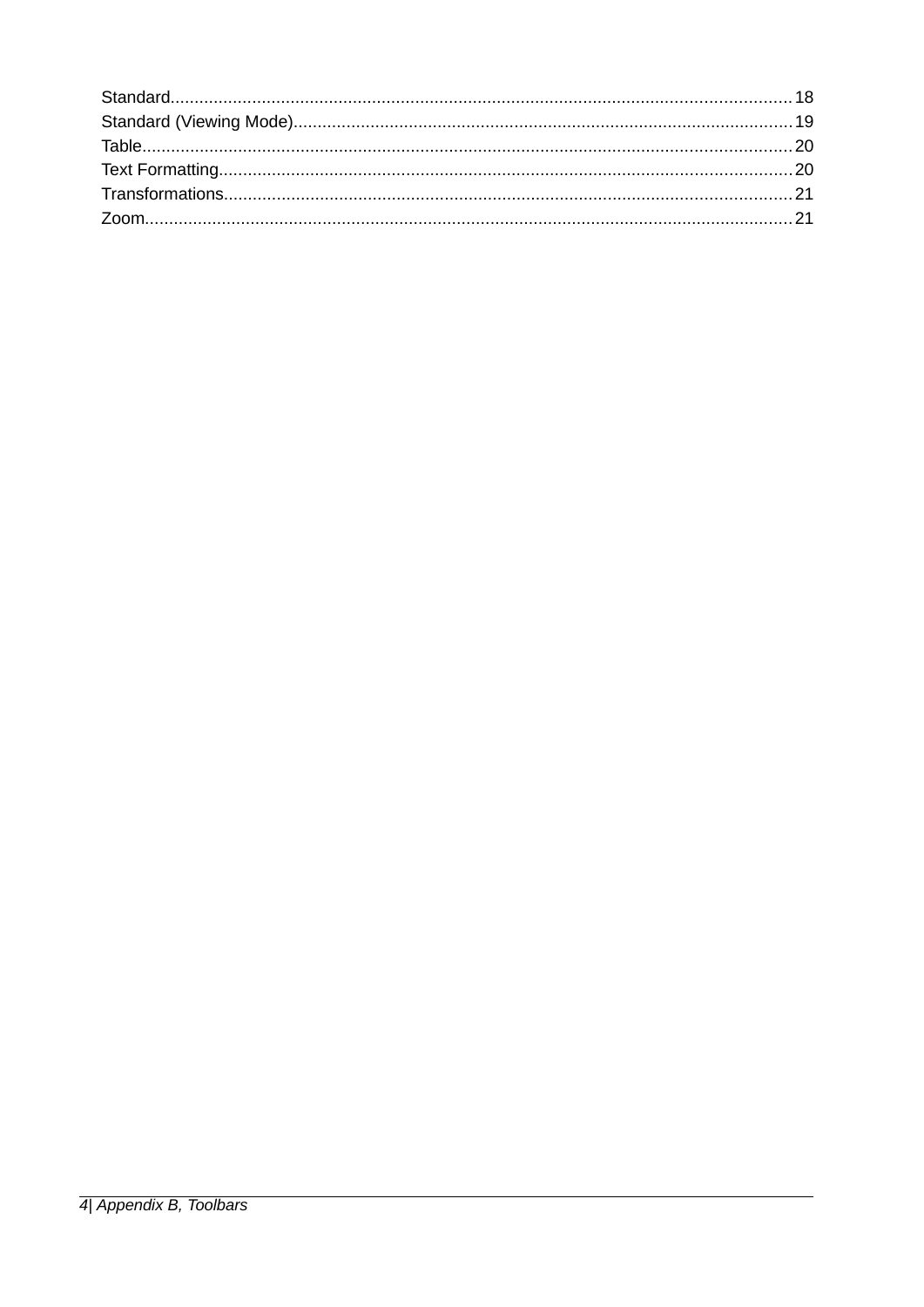# <span id="page-4-3"></span>**Introduction**

Draw provides several toolbars to help in creating drawings. Each toolbar has a default set of tools and the option to add additional tools.



The icons displayed in the Draw toolbars illustrated in this appendix may differ from what is displayed on a computer screen. Toolbar icons depend on the computer operating system being used and how LibreOffice has been set up. For more information on customizing LibreOffice and the toolbars, see the *Getting Started Guide*.

# <span id="page-4-2"></span>**Using toolbars**

### <span id="page-4-1"></span>**Displaying toolbars**

To display and make a toolbar active, go to **View > Toolbars** on the Menu bar. A submenu opens with an alphabetical list of toolbars available for creating drawings in LibreOffice Draw. Click on a toolbar name to display it and make it active. Active toolbars are indicated by highlighting or a check mark next to the name.

#### **Draw toolbars available**

- 3D-Objects 3D-Settings Align Objects **Comments** Distribute Selection Drawing Edit Points Find Fontwork Form Controls
- Form Design Form Navigation Glue Points Image Insert Legacy Circles and Ovals Legacy Rectangles Line and Filling Master View Media Playback
- **Options** Redaction **Standard** Standard (Single Mode) Standard (Viewing Mode) Table **Text** Text Formatting **Transformations** Zoom



#### **Note**

Some toolbars, although selected in **View > Toolbars** on the Menu bar, will not display until an object of the correct type is selected in a drawing. For example, the Image toolbar only displays when an image is selected.

### <span id="page-4-0"></span>**Closing toolbars**

To close a toolbar, use one of the following methods:

- Go to **View > Toolbars** on the Menu bar and deselect the toolbar.
- Right-click on a tool on a toolbar and select **Close Toolbar** from the context menu.
- Click on the **X** in the right corner of the title bar of a floating toolbar.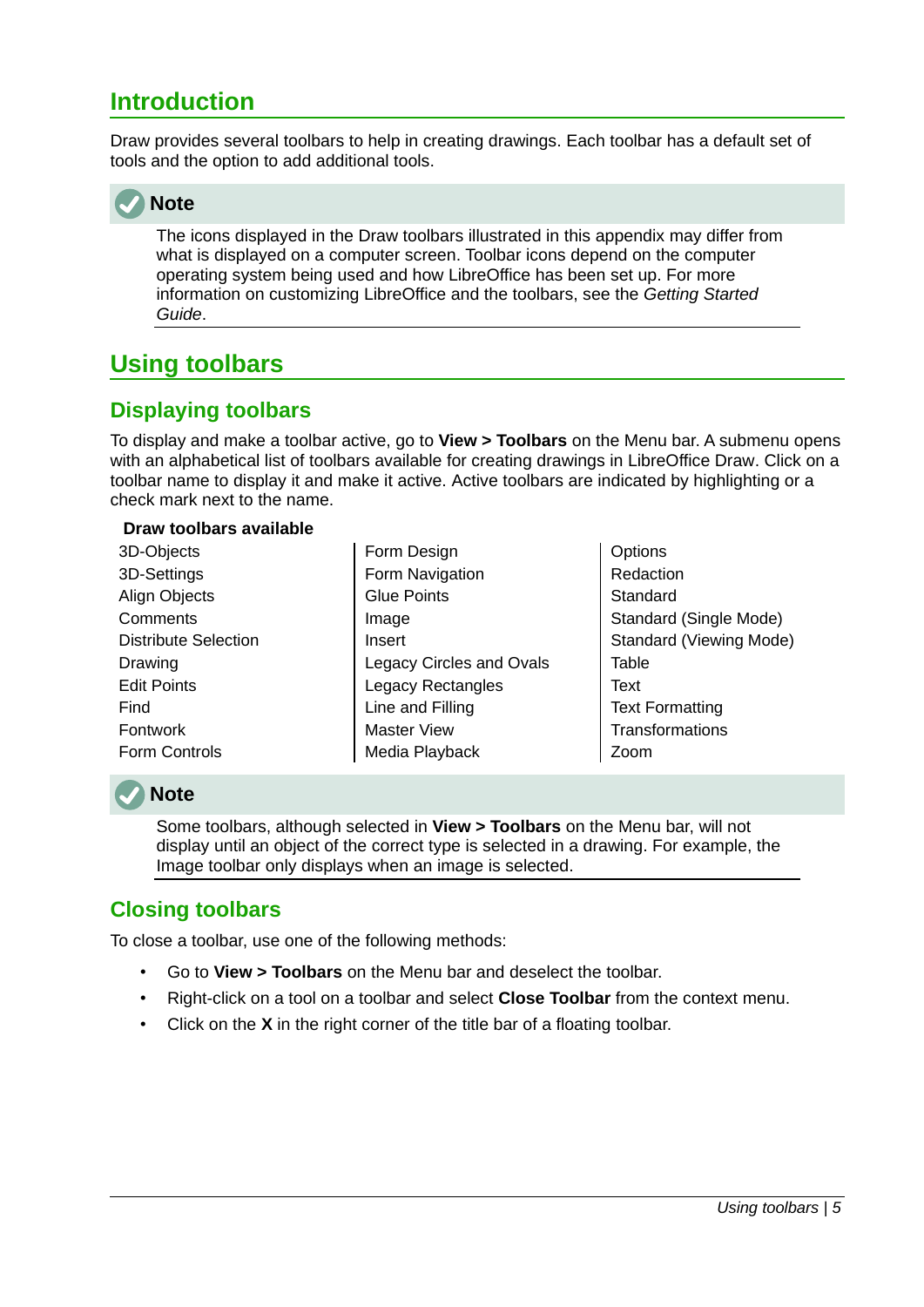### <span id="page-5-3"></span>**Moving toolbars**

#### <span id="page-5-2"></span>*Docked toolbars*

By default, some toolbars are docked into position in the Draw main window. For example, the Standard toolbar is docked at the top of the main window. Docked toolbars can be undocked and moved to a new docked position on the main window or left as a floating toolbar. Before moving a toolbar, the toolbar must be unlocked.

- 1) Move the cursor over the small vertical handle at the left end of the toolbar as shown in Figure [1](#page-5-4). The cursor changes to a moving cursor for the computer system and setup.
- 2) Click and drag the toolbar to a new location. This can be a new docked position or a floating toolbar. A hashed border appears around the toolbar indicating the toolbar position as it is dragged.
- 3) Release the cursor when the required position is reached.

<span id="page-5-4"></span>

*Figure 1: Toolbar handles*

### **Note**

If the small vertical bar is not visible at the left end of a docked toolbar, then the toolbar is locked into position. A docked toolbar must be unlocked before it can be moved to a new position in the Draw main window. See "[Locking toolbars"](#page-6-2) on page [7](#page-6-2) for more information.

#### <span id="page-5-1"></span>*Floating toolbars*

To move a floating toolbar, click on its title bar and drag it to a new floating location. Release the cursor when the toolbar is in the required position. A floating toolbar does not have to be positioned on the Draw main window for it to function.

#### <span id="page-5-0"></span>*Floating sub-toolbars*

Some tools on a toolbar have a triangle  $\blacktriangledown$  to the right of the tool indicating that more tools are available on a sub-toolbar, for example **Basic Shapes** on the Drawing toolbar. Sub-toolbars can be turned into floating toolbars and moved into a new position as follows:



<span id="page-5-5"></span>*Figure 2: Creating floating sub-toolbar*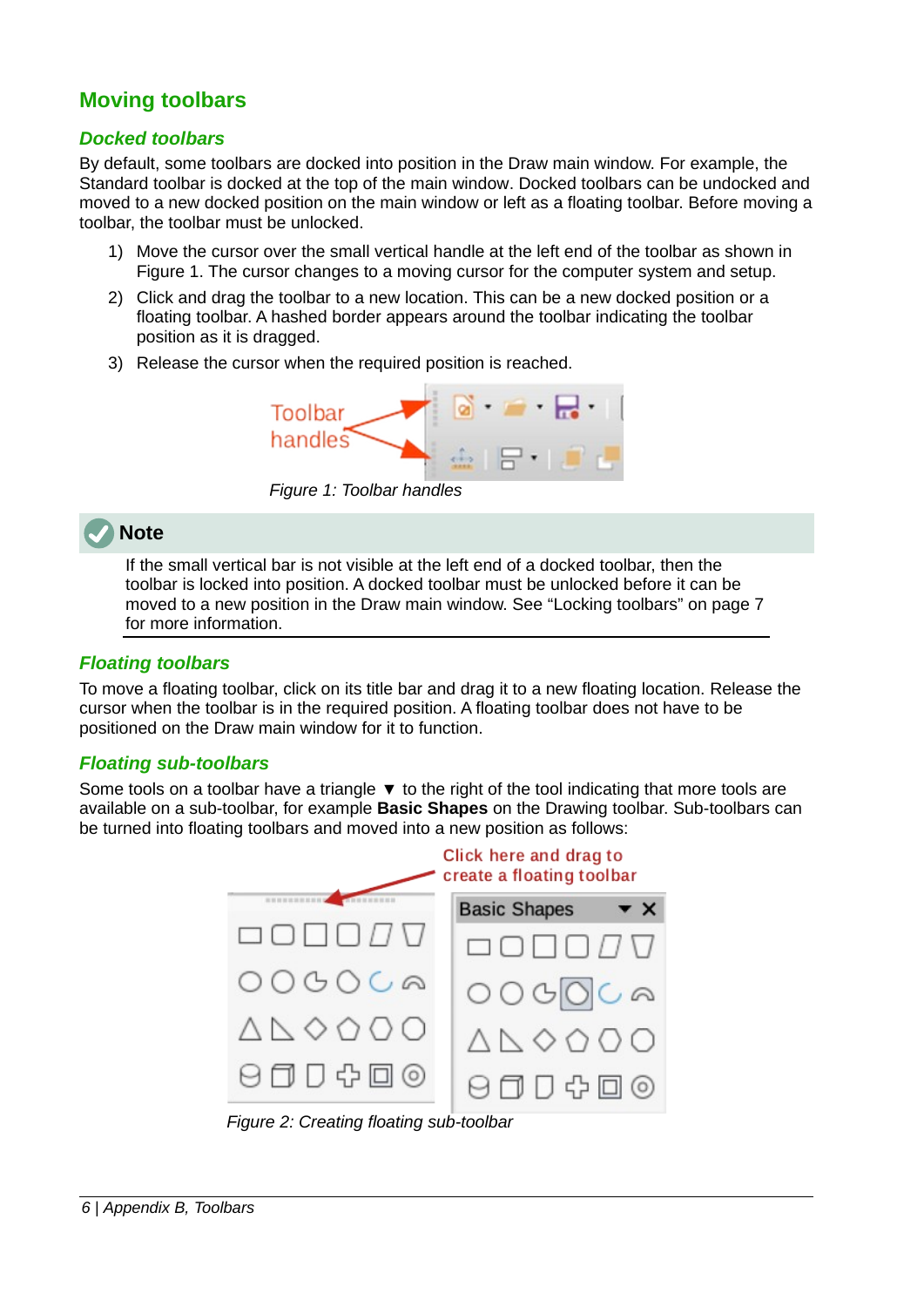- 1) Move the cursor over the horizontal handle at the top of the toolbar, as shown in Figure [2](#page-5-5). The cursor changes to the moving cursor used for the computer system and setup.
- 2) Click and drag the toolbar to a new location to create a floating sub-toolbar.
- 3) Release the cursor when the required position is reached.
- 4) To close the floating sub-toolbar, right-click on the triangle ▼ in the sub-toolbar title bar and select **Close Toolbar** from the context menu.

#### <span id="page-6-3"></span>*Docking a floating toolbar*

To dock a floating toolbar, use one of the following methods:

- Click on the title bar and drag it to the top, bottom, left side, or right side of the main window. When the toolbar reaches a docking position, a hashed border appears at the docked position. Release the cursor and the toolbar is docked.
- Right-click on the toolbar and select **Dock Toolbar** from the context menu. The toolbar moves into a docked position. If the position is not suitable, move the toolbar to a new docked position.
- To dock all floating toolbars that are active, right-click on the toolbar and select **Dock All Toolbars** from the context menu.

### <span id="page-6-2"></span>**Locking toolbars**

#### <span id="page-6-1"></span>*Docked toolbars*

When a toolbar has been docked into position on the Draw main window, the toolbar can also be locked into position preventing the toolbar from becoming a floating toolbar.

- To lock a toolbar into a docked position, right-click in a blank area on the toolbar and select **Lock Toolbar Position** in the context menu. A check mark appears against this option indicating the toolbar is now locked.
- To unlock a toolbar, right-click in a blank area on the toolbar and click on **Lock Toolbar Position** in the context menu. The check mark next to this option disappears indicating the toolbar is now unlocked. A small vertical or horizontal bar appears at the left end or top of the toolbar indicating that the toolbar is unlocked. This bar is also is used to move the toolbar.



Some toolbars cannot be docked or locked into position. This is indicated by the options **Dock Toolbar** and/or **Lock Toolbar Position** being grayed out, making the options unavailable.

#### <span id="page-6-0"></span>*Locking sub-toolbars*

To prevent sub-toolbars from becoming floating sub-toolbars, sub-toolbars have to be locked as follows:

- 1) Save the drawing that is open in Draw.
- 2) Go to **View > Toolbars** on the Menu bar and select **Lock Toolbars** from the context menu.
- 3) Select **Restart Now** in the Restart LibreOffice dialog that opens to activate the **Lock Toolbars** option.
- 4) To unlock sub-toolbars so they can become floating sub-toolbars, repeat Steps 1 thru 3. The **Lock Toolbars** option is an on/off switch.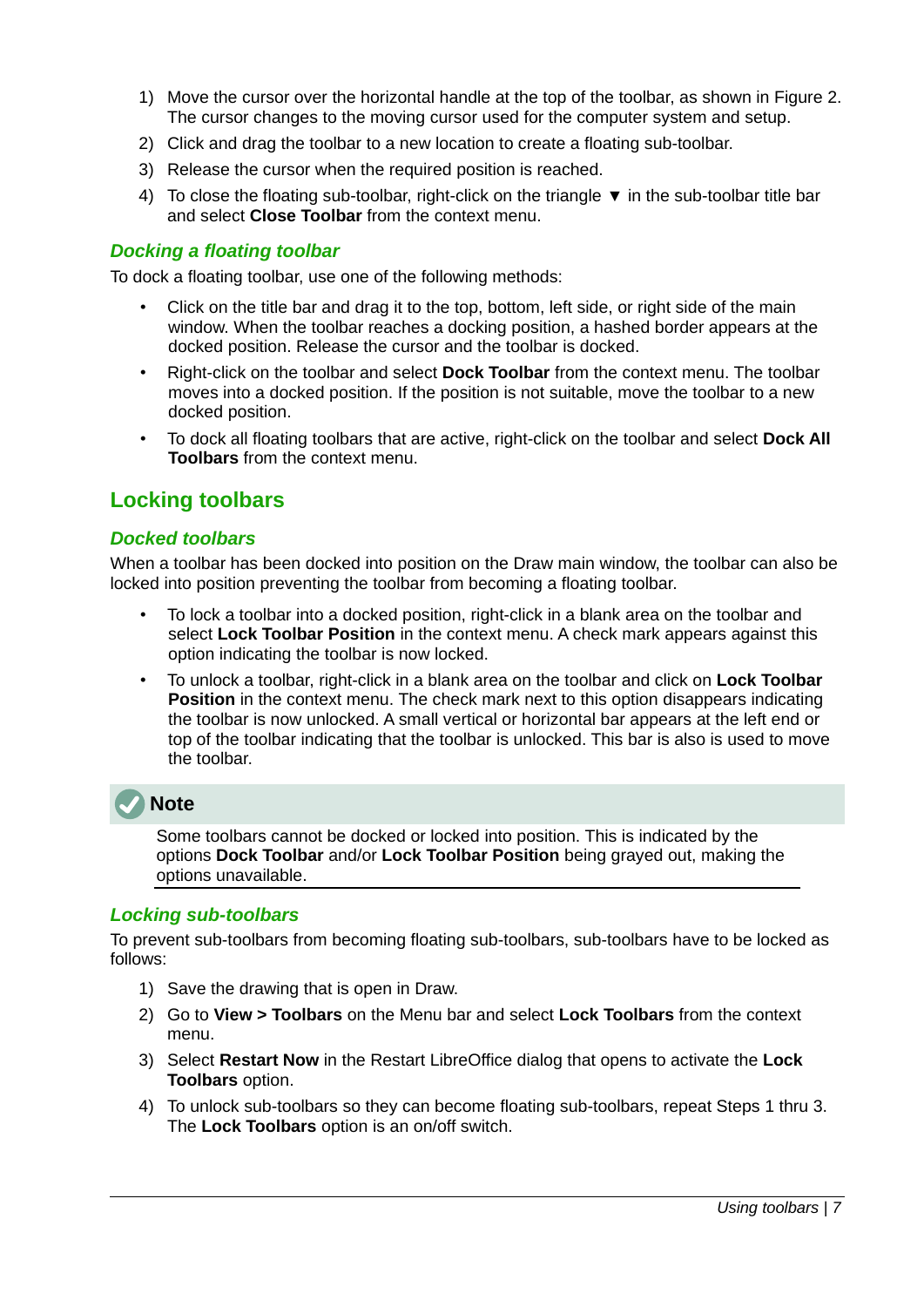### **Note**

Using the **Lock Toolbars** option affects all sub-toolbars available in LibreOffice modules.

### <span id="page-7-4"></span>**Editing toolbars**

When LibreOffice is installed on a computer, it includes a set of toolbars suitable for each LibreOffice component. Each toolbar has a default set of visible tools. Tools can be added or deleted, and toolbars can be customized.

#### <span id="page-7-3"></span>*Adding tools*

- 1) Right-click in a blank area on a toolbar, or click on the triangle  $\blacktriangledown$  on the right of the toolbar title bar.
- 2) Select **Visible Buttons** from the context menu to display a list of available tools.
- 3) Click on the tool required and the tool appears in the toolbar. The list of available tools closes automatically. A highlight or check mark next to the tool indicates that the tool is already installed on the toolbar.



When adding tools using **Visible Buttons**, the tool is added to the toolbar at the same position as the tool appears in the **Visible Buttons** list. That is, the top tool in **Visible Buttons** appears at the left end of the toolbar and the bottom tool appears at the right end of the toolbar. Tool positions cannot be changed using **Visible Buttons**.

#### <span id="page-7-2"></span>*Deleting tools*

- 1) Right-click in a blank area on a toolbar, or click on the triangle  $\blacktriangledown$  on the right of the toolbar title bar.
- 2) Select **Visible Buttons** from the context menu to display a list of available tools.
- 3) Click on the tool no longer required and the tool is removed from the toolbar. The highlight or check mark next to the tool is also removed. The list of available tools closes automatically.

#### <span id="page-7-1"></span>*Customizing toolbars*

Extra tools and commands that are not available in **Visible Buttons** can be added to a toolbar using customization (**View > Toolbars > Customize** on the Menu bar). Customization also allows the creation of new toolbars if a specific set of tools are required for a specific task. For information on customizing toolbars, see the *Getting Started Guide*.

## <span id="page-7-0"></span>**Toolbars**



The available tools listed for each toolbar below are all available for installation on a toolbar when **Visible Buttons** is opened in the context menu for each toolbar. The tools already installed on a toolbar are indicated in **Visible Buttons** either by the tool icon being highlighted or by a check mark. This install indication depends on computer setup and computer operating system being used.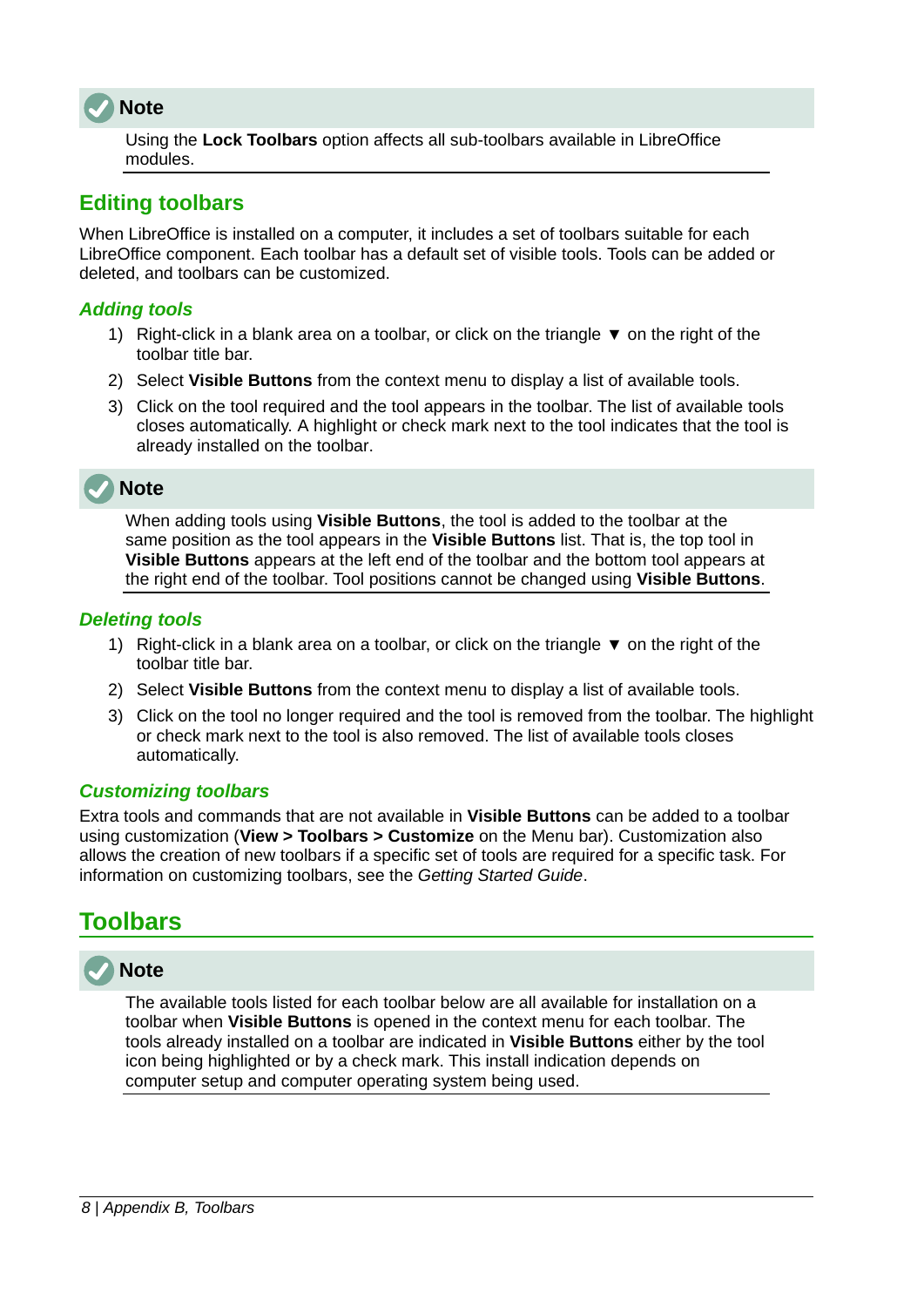

On some toolbars, the icons have a triangle  $\blacktriangledown$  to the right of an icon. Click on this triangle to open further options that are available for use.



Some of the tools in the toolbars also have the option of using a keyboard shortcut instead of clicking on the tool. For a full list of keyboard shortcuts that are available in Draw, see Appendix A, Keyboard Shortcuts.

### <span id="page-8-1"></span>**3D-Objects**

The 3D-Objects toolbar (Figure [3\)](#page-8-3) provides tools to create 3D objects in a slide. It is activated by going to **View > Toolbars > 3D-Objects** on the Menu bar. Alternatively, click on the triangle ▼ next to the **3D-Objects** icon displayed on the Drawing toolbar to open a submenu giving access to the available 3D objects.

<span id="page-8-3"></span>

*Figure 3: 3D-Objects toolbar*

#### **Available tools from left to right**

| Cube     | Cone         | Shell       |
|----------|--------------|-------------|
| Sphere   | Pyramid      | Half Sphere |
| Cylinder | <b>Torus</b> |             |

### <span id="page-8-0"></span>**3D-Settings**

The 3D-Settings toolbar (Figure [4](#page-8-2)) and its tools only become active when an object has been converted to 3D using the tool **Toggle Extrusion** and the converted object is then selected.

<span id="page-8-2"></span>

*Figure 4: 3D-Settings toolbar*

#### **Available tools from left to right**

| Toggle Extrusion | Tilt Right       | Surface  |
|------------------|------------------|----------|
| Tilt Down        | Depth            | 3D Color |
| Tilt Up          | <b>Direction</b> |          |
| <b>Tilt Left</b> | Lighting         |          |

The following tools on this toolbar have a triangle  $\bullet$  on the right of the icon. Click on this triangle to open a drop-down menu giving access to various options as follows:

- **Depth** –– 3D extrusion depth *0cm; 1cm; 2.5cm; 5cm; 10cm; Infinity; Custom*. The measurement unit depends on the settings in **Tools > Options > LibreOffice Draw > General** (macOS **LibreOffice > Preferences > LibreOffice Draw > General**).
- **Direction** –– 3D extrusion direction and type *Parallel; Perspective*.
- **Lighting** –– lighting direction and lighting level of 3D extrusion *Bright; Normal; Dim*.
- **Surface** –– surface type of 3D extrusion *Wire Frame; Matt; Plastic; Metal*.
- **3D Color** –– color of 3D extrusion. Select a color from one of the available color palettes.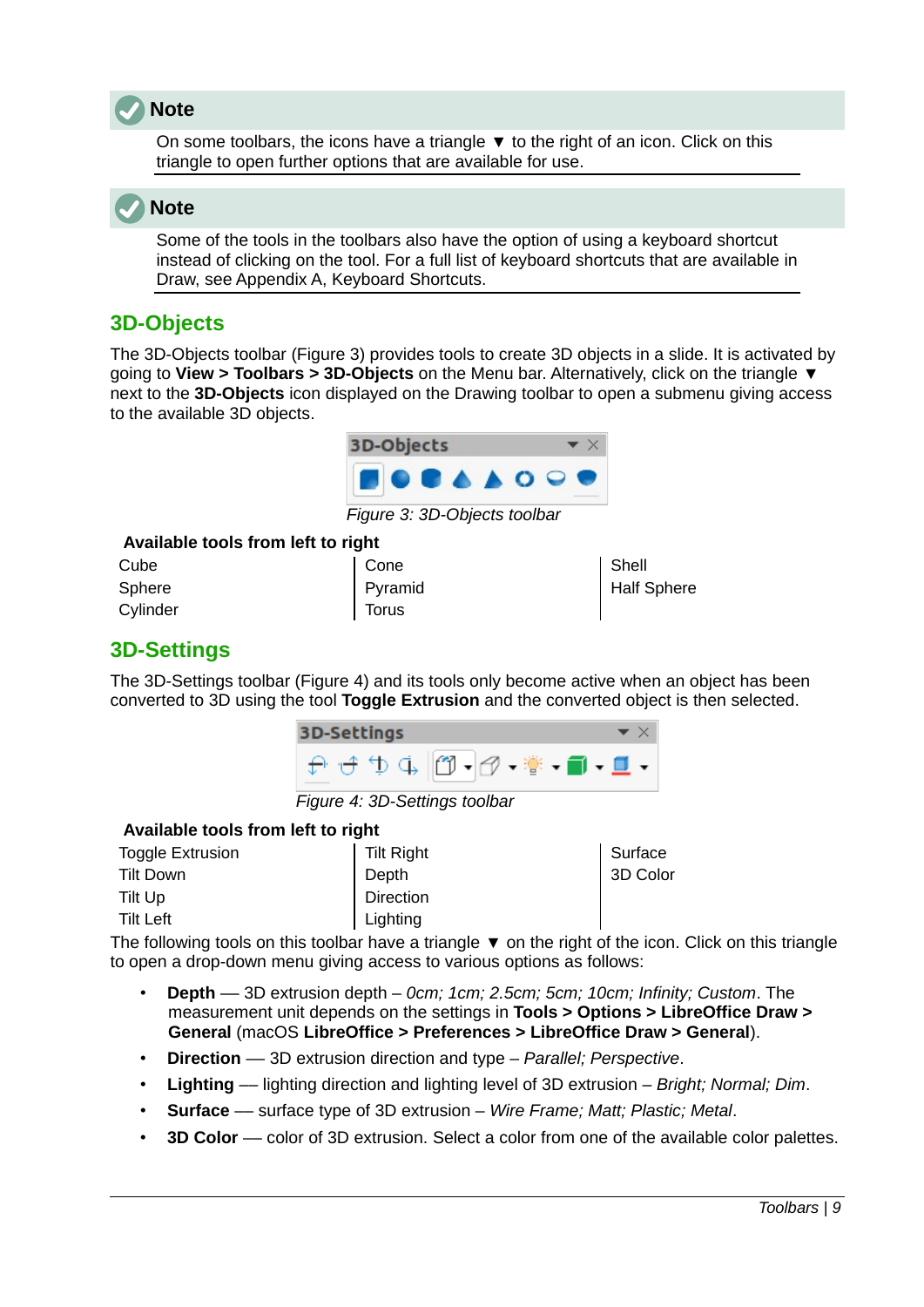### <span id="page-9-2"></span>**Align Objects**

The Align Objects toolbar (Figure [5](#page-9-5)) provides tools for aligning several objects in a drawing to improve the visual impact of a drawing.

<span id="page-9-5"></span>

#### **Available tools from left to right**

| Left     | Right                        | Center |
|----------|------------------------------|--------|
| Centered | $\overline{\phantom{a}}$ Top | Bottom |

### <span id="page-9-1"></span>**Comments**

The Comments toolbar (Figure [6](#page-9-4)) provides tool for adding, deletion, and navigation of comments in a drawing. To use comments, it is recommended to add the name and initials of all users in **Tools > Options > LibreOffice > User Data** (macOS **LibreOffice > Preferences > LibreOffice > User Data**) so that comments can be easily identified.

<span id="page-9-4"></span>

#### **Available tools from left to right**

| Comment                 |  |
|-------------------------|--|
| <b>Previous Comment</b> |  |

Next Comment Delete Comment Delete All Comments

### <span id="page-9-0"></span>**Distribute Selection**

The Distribute Selection toolbar (Figure [7\)](#page-9-3) provides tools to distribute three or more selected objects evenly along the horizontal axis or vertical axis. Also, the spacing between objects can be evenly distributed.



*toolbar*

#### **Available tools from left to right**

Horizontally Left Horizontally Center Horizontally Spacing

<span id="page-9-3"></span>

| <b>Horizontally Right</b> |
|---------------------------|
| <b>Vertically Top</b>     |
| <b>Vertically Center</b>  |

Vertically Spacing Vertically Bottom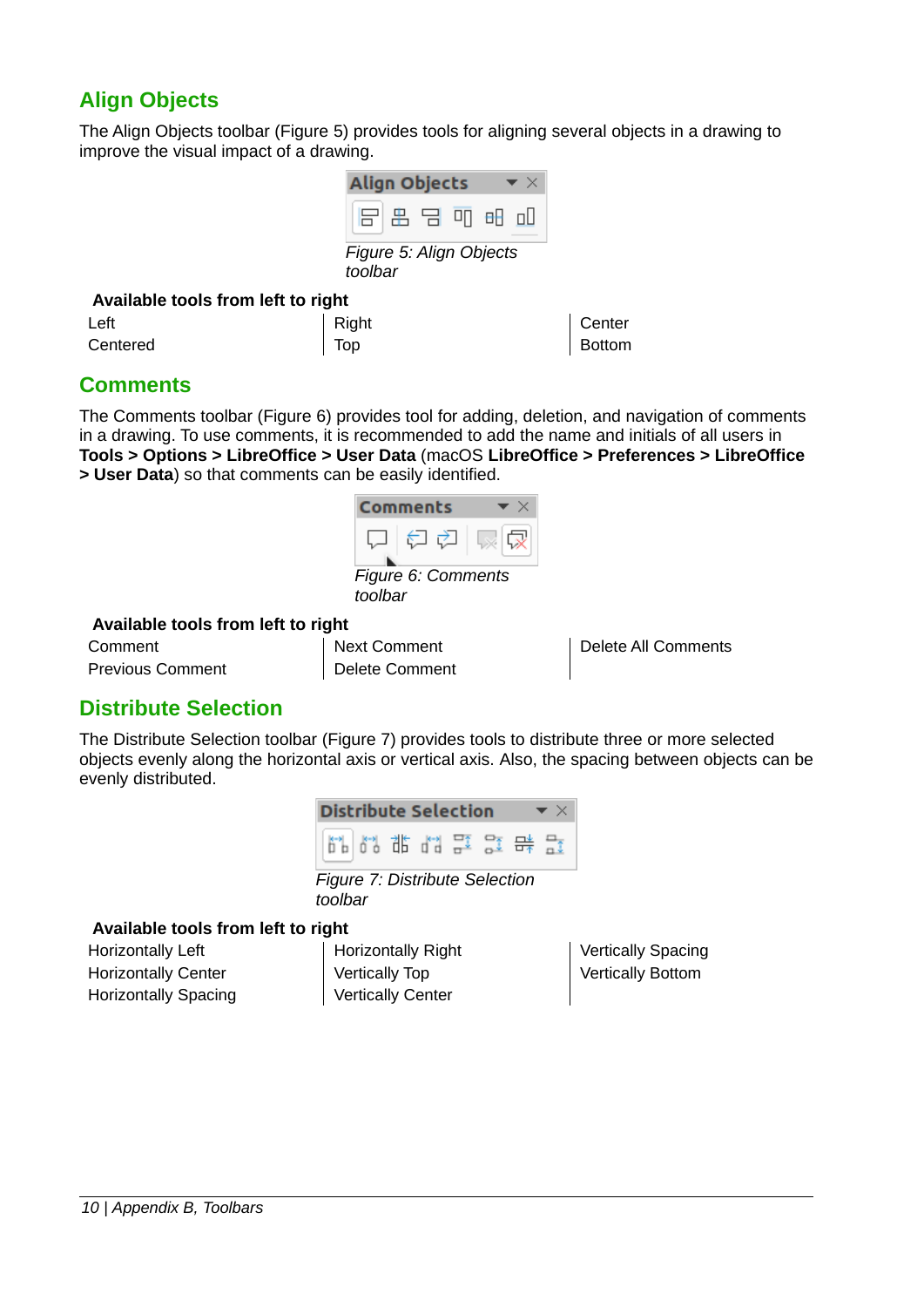### <span id="page-10-0"></span>**Drawing**

The Drawing toolbar (Figure [8](#page-10-2)) provides the majority of the tools normally used to create graphic objects in a drawing. By default, this toolbar is normally docked on the left side of the Workspace.



#### *Figure 8: Drawing toolbar*

#### <span id="page-10-2"></span>**Available tools from left to right**

| Select                     | <b>Symbol Shapes</b>                 | Shadow                           |
|----------------------------|--------------------------------------|----------------------------------|
| Zoom & Pan                 | <b>Block Arrows (Arrow Shapes in</b> | Crop Image (Crop in Visible      |
| Zoom                       | Visible Buttons))                    | Buttons)                         |
| <b>Text Box</b>            | Flowchart (Flowchart Shapes          | Filter                           |
| <b>Vertical Text</b>       | in Visible Buttons)                  | Points (Edit Points in Visible   |
| <b>Insert Fontwork</b>     | Callouts (Callout Shapes in          | Buttons)                         |
| Line Color                 | Visible Buttons)                     | <b>Show Glue Points Function</b> |
| Fill Color                 | <b>Stars and Banners (Star</b>       | (Glue Points in Visible Buttons) |
| Line                       | Shapes in Visible Buttons)           | To Curve                         |
| Rectangle                  | 3D Objects                           | To Polygon                       |
| Ellipse                    | Rotate                               | To 3D                            |
| Line Ends with Arrow       | Flip                                 | T0 3D Rotation Object            |
|                            | Align Objects                        | <b>Toggle Extrusion</b>          |
| Lines and Arrows           | Arrange                              | Insert                           |
| <b>Curves and Polygons</b> | Select at least three objects to     | Controls                         |
| Connectors                 | distribute (Distribution in visible  |                                  |
| <b>Basic Shapes</b>        | Buttons)                             |                                  |

Some tool shapes on the Drawing toolbar change depending on the last tool that had previously been selected and used.

- Click on the triangle  $\blacktriangledown$  to the right of a tool to open a pop-up toolbar. Select the required shape to add to a drawing.
- To create a sub-toolbar, click and drag at the top of the pop-up toolbar to an empty area on the main window. The sub-toolbars for each object type and the various shapes available are shown Figures [9](#page-10-1) to [18](#page-11-1).

<span id="page-10-1"></span>

*Figure 11: Connectors sub-toolbar*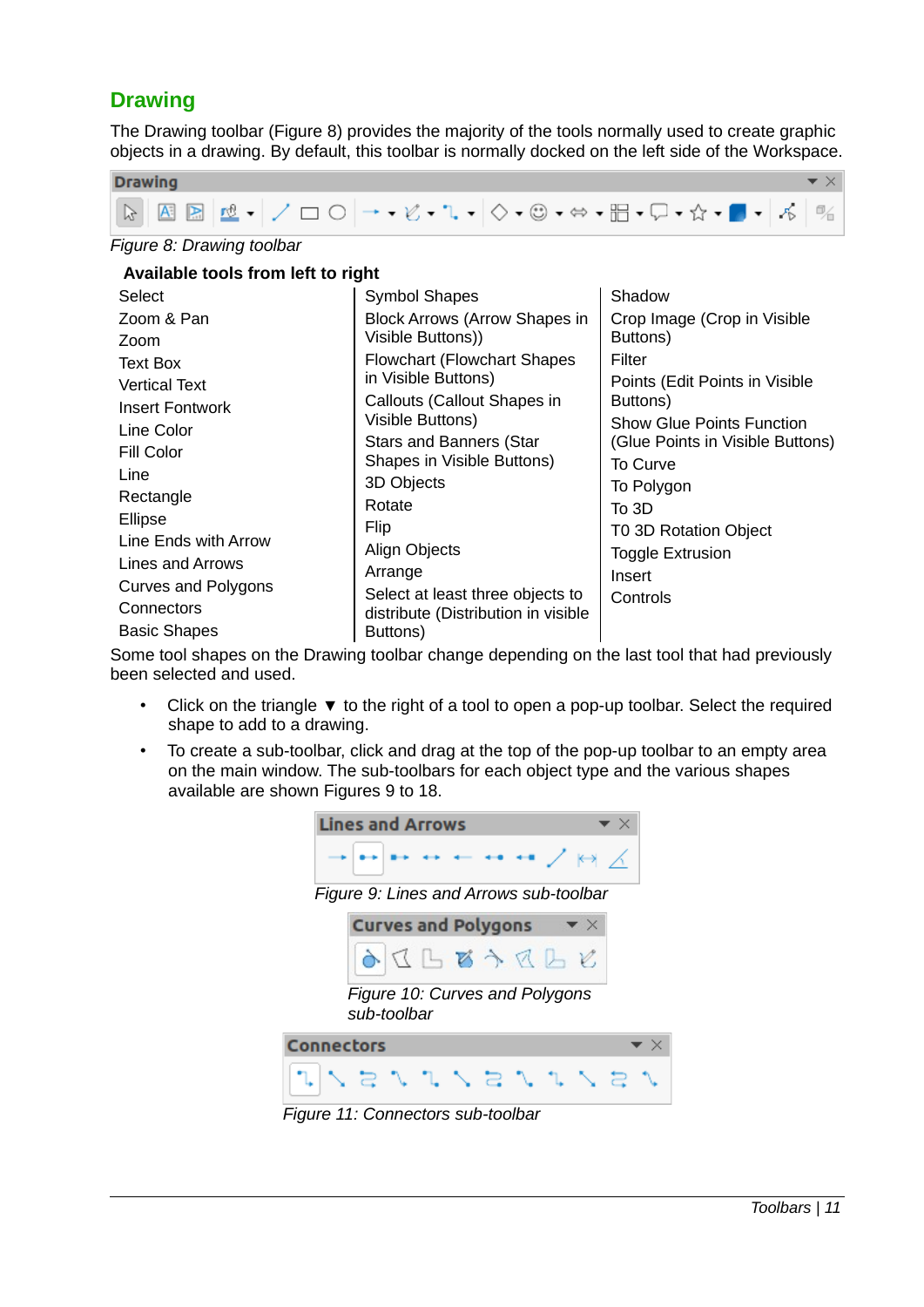| <b>Basic Shapes</b><br>▼ ╳                                                                                                            |
|---------------------------------------------------------------------------------------------------------------------------------------|
| <b>∏ П О О み О ⊂ ∞ Д Д ◇ Ѻ Ѻ Ѻ Ө Ө П </b> Ф<br>$\Box$<br>$\circledcirc$                                                               |
| Figure 12: Basic Shapes sub-toolbar                                                                                                   |
| <b>Symbol Shapes</b><br>$\blacktriangledown$ $\times$                                                                                 |
| $\supset$ $\mathscr{C}$ $\otimes$ $\bigcirc$ $\mathscr{C}$ $\boxdot$ $\mathscr{D}$ $\mathscr{D}$ $\otimes$ $\bigcirc$ $\bigcirc$<br>资 |
| Figure 13: Symbol Shapes sub-toolbar                                                                                                  |
| <b>Block Arrows</b>                                                                                                                   |
| ⇧<br>$\Rightarrow$ $\Leftarrow$ $\Downarrow$<br>ょ                                                                                     |
| Figure 14: Block Arrows sub-toolbar                                                                                                   |
| <b>Flowchart</b><br>▼ ╳                                                                                                               |
| MHU@OO△QOU△∞†∞¥∞×€V△D○⊙€                                                                                                              |
| Figure 15: Flowchart sub-toolbar                                                                                                      |
| <b>Callouts</b>                                                                                                                       |
| $\mathbb{L}$                                                                                                                          |
| Figure 16: Callouts sub-toolbar                                                                                                       |
| <b>Stars and Banners</b><br>▼×                                                                                                        |
| ☆☆☆卷●●□<br><b>Q ○ ☆</b>                                                                                                               |
| Figure 17: Stars and Banners sub-toolbar                                                                                              |
| 3D-Objects<br>▼ ×                                                                                                                     |
|                                                                                                                                       |

<span id="page-11-1"></span>*Figure 18: 3D-Objects sub-toolbar*

### <span id="page-11-0"></span>**Edit Points**

The Edit Points toolbar (Figure [19\)](#page-11-2) provides tools for editing the points of a curve or an object that has been converted to a curve. The toolbar only becomes active when an object is selected and one of the following methods is used to open the toolbar:

- Click on **Edit Points** on the Drawing or Standard toolbar.
- Use the keyboard shortcut *F8*.



*Figure 19: Edit Points toolbar*

#### **Available tools from left to right** Edit Points Move Points Insert Points Delete Points

<span id="page-11-2"></span>Convert to Curve Close Bezier Split Curve Corner Point

Smooth Transition Symmetric Transition Eliminate Points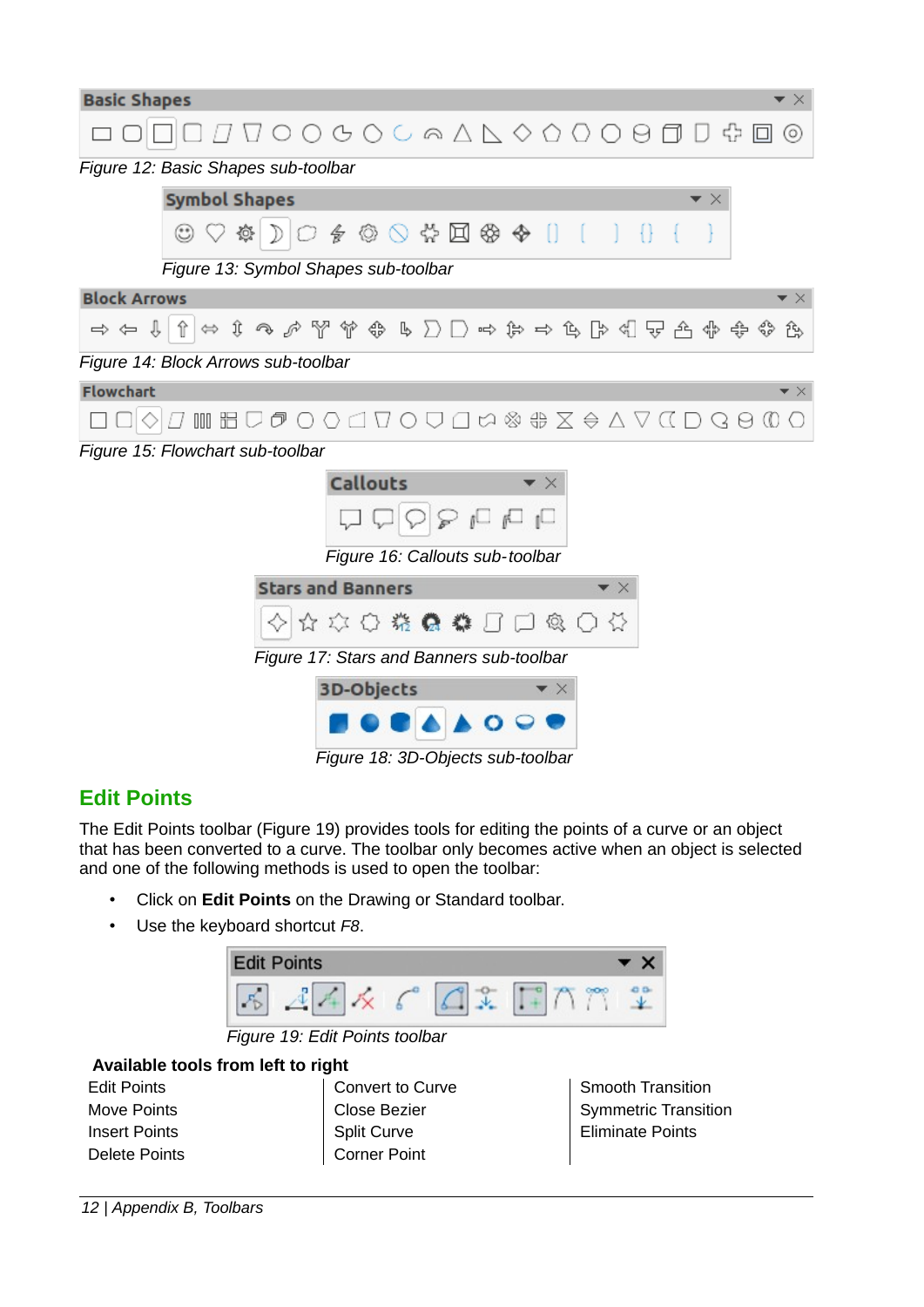### <span id="page-12-2"></span>**Find**

The Find toolbar (Figure [20](#page-12-5)) opens by default in the bottom left corner of the Draw main window. This toolbar is normally docked at the bottom left of the Draw main window above the Status bar. However, it can be undocked and made into a floating toolbar.



<span id="page-12-5"></span>*Figure 20: Find toolbar*

#### **Available tools from left to right**

| Close Find Bar       |  |
|----------------------|--|
| <b>Find Text</b>     |  |
| <b>Find Previous</b> |  |

| gnu                      |  |
|--------------------------|--|
| Find Next                |  |
| Find All<br>  Match Case |  |
|                          |  |

Find and Replace

### <span id="page-12-1"></span>**Fontwork**

The Fontwork toolbar (Figure [21](#page-12-4)) is used to create graphical text objects in a drawing and provide the tools for editing the graphical text object. This toolbar only becomes active when a Fontwork graphical text object in the drawing has been selected.



*Figure 21: Fontwork toolbar*

#### **Available tools from left to right**

Insert Fontwork Text Fontwork Shape

<span id="page-12-4"></span>Fontwork Same Letter Heights Fontwork Character Spacing Fontwork Alignment Toggle Extrusion

Some tools on the Fontwork toolbar have a triangle  $\blacktriangledown$  to the right of the tool. Click on the triangle to open a pop-up toolbar or drop-down option list.

- **Fontwork Shape** –– select the required shape for the Fontwork graphical text object from the options available.
- **Fontwork Alignment** –– select the paragraph alignment from the options available.
- **Fontwork Character Spacing** –– select the required character spacing from the options available.

### <span id="page-12-0"></span>**Form Controls**

The Form Controls toolbar (Figure [22\)](#page-12-3) provides the tools required to create an interactive form. This allows controls to be added to a form in a text, drawing, spreadsheet, presentation, or HTML document (for example a button that opens another drawing or document).



#### *Figure 22: Form Control toolbar*

#### <span id="page-12-3"></span>**Available tools from left to right**

Control Properties Form Properties Label Text Box

Check Box Option Button List Box Combo Box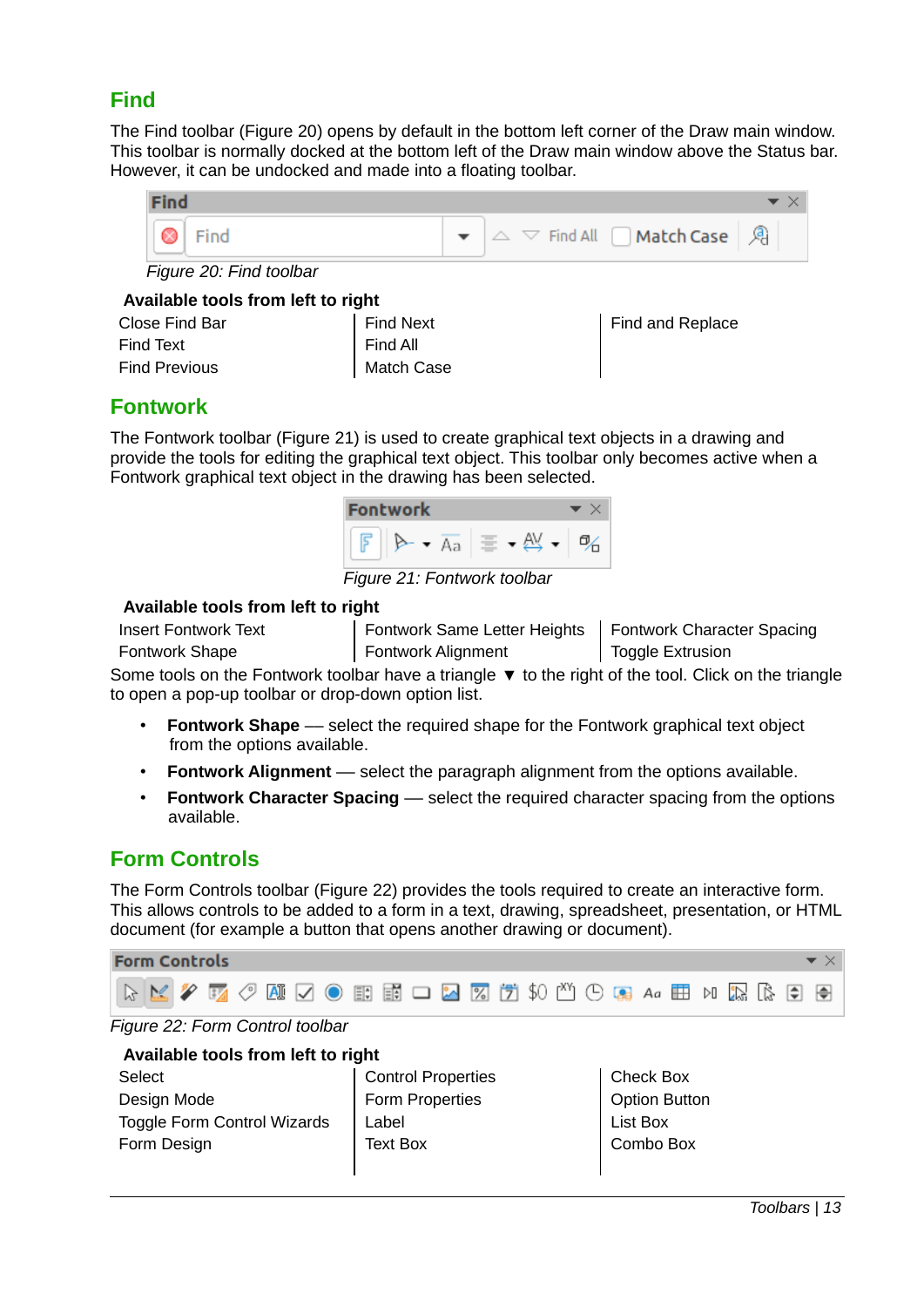- Push Button Image Button Formatted Field Date Field Numerical Field
- Group Box Time Field Currency Field Pattern Field Table Control

**Navigation Bar** Image Control File Selection Spin Button **Scrollbar** 

### <span id="page-13-1"></span>**Form Design**

The Form Design toolbar (Figure [23](#page-13-3)) opens a form in **Design Mode** so that it can be edited. Controls of the form cannot be activated or its contents edited when in **Design Mode**. However, the position and size of the controls can be changed, other properties edited, and added or deleted controls in **Design Mode**.



<span id="page-13-3"></span>*Figure 23: Form Design toolbar*

#### **Available tools from left to right**

- **Select** Control Properties Form Properties Position and Size Form Navigator Activation Order Add Field
- Automatic Control Focus Bring to Front Send to Back Group **Ungroup** Enter Group Exit Group
- Align Objects Open in Design Mode Display Grid Snap to Grid Helplines While Moving

### <span id="page-13-0"></span>**Form Navigation**

The Form Navigation toolbar (Figure [24\)](#page-13-2) provides tools to edit a database table or control the data view. The toolbar is normally displayed at the bottom of a document that contains fields that are linked to a database. This toolbar is only active when forms are connected to a database; an inactivate toolbar is shown in Figure [24](#page-13-2).

The Form Navigation toolbar also allows movement within records as well as inserting and deleting records. If data is saved in a form, the changes are transferred to the database. This toolbar also provides tools providing sort, filter, and search functions for data records.



*Figure 24: Form Navigation toolbar*

### <span id="page-13-2"></span>**Available tools from left to right**

- Find Record Record Absolute Record Text -> Record Total No. of Records First Record Previous Record Next Record
- Last Record New Record Save Record Undo: Data entry Delete Record Refresh Refresh Control Sort
- Sort Ascending Sort Descending **AutoFilter** Apply Filter Form-Based Filters Reset Filter/Sort Data source as Table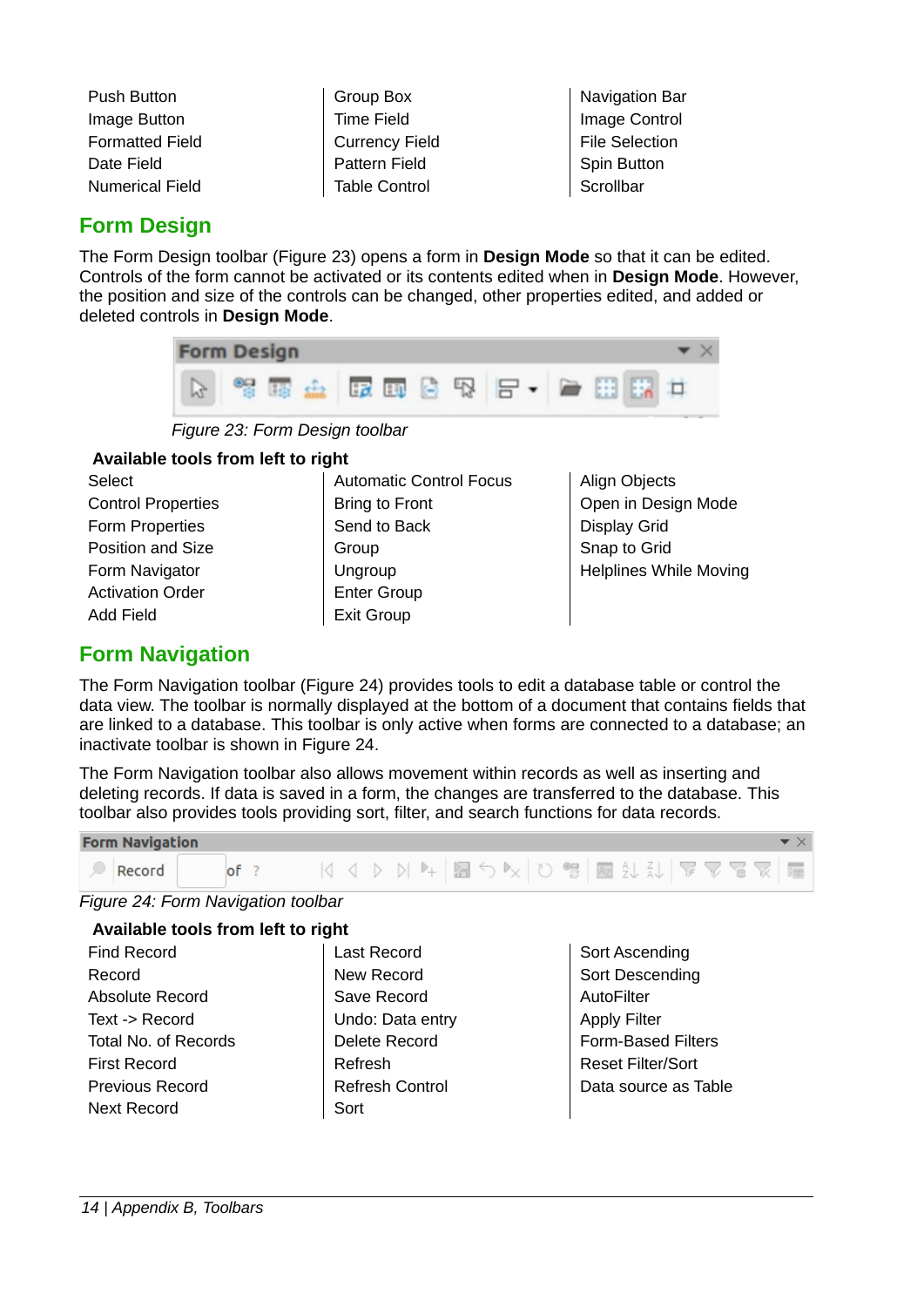### <span id="page-14-2"></span>**Glue Points**

The Glue Points toolbar (Figure [25\)](#page-14-5) provides tools to insert a glue point or modify the properties of a glue point. A glue point is a point where a connector is attached to an object. By default, LibreOffice automatically places a glue point at the center of each side of the bounding rectangle for every object created.



*Figure 25: Glue Points toolbar*

#### **Available tools from left to right**

Insert Glue Point Exit Direction Left Exit Direction Top Exit Direction Right <span id="page-14-5"></span>Exit Direction Bottom Glue Point Relative Glue Point Horizontal Left Glue Point Horizontal Center

Glue Point Horizontal Right Glue Point Vertical Top Glue Point Vertical Center Glue Point Vertical Bottom

#### <span id="page-14-1"></span>**Image**

The Image toolbar (Figure [26](#page-14-4)) provides tools to edit, modify, align, reposition and resize images. The toolbar only becomes active and available when an image is selected in a drawing. The Image toolbar automatically replaces the Line and Filling toolbar when it becomes active.

| Image |  |           |                           |  |  |  |  |
|-------|--|-----------|---------------------------|--|--|--|--|
|       |  | $-0.00cm$ | $ +$ $\leq$ $\cdot$ Color |  |  |  |  |
|       |  |           |                           |  |  |  |  |
|       |  |           |                           |  |  |  |  |
|       |  |           |                           |  |  |  |  |
|       |  |           |                           |  |  |  |  |

#### <span id="page-14-4"></span>*Figure 26: Image toolbar*

### **Available tools from left to right**

| Position and Size     | Send to Back         | Crop            |
|-----------------------|----------------------|-----------------|
| Align Objects         | In Front of Object   | Vertically      |
| Left                  | <b>Behind Object</b> | Horizontally    |
| Centered              | Reverse              | Transformations |
| Right                 | Line Style           | Transparency    |
| Top                   | Line Width           | Color           |
| Center                | Line Color           | Line            |
| <b>Bottom</b>         | Area Style/Filling   | Area            |
| Arrange               | Fill Color           | Animation       |
| <b>Bring to Front</b> | Shadow               | Interaction     |
| <b>Bring Forward</b>  | Filter               |                 |
| Send Backward         | Image Mode           |                 |

#### <span id="page-14-0"></span>**Insert**

The Insert toolbar (Figure [27](#page-14-3)) provides tools to insert different types of objects into a drawing.

<span id="page-14-3"></span>

*Figure 27: Insert toolbar*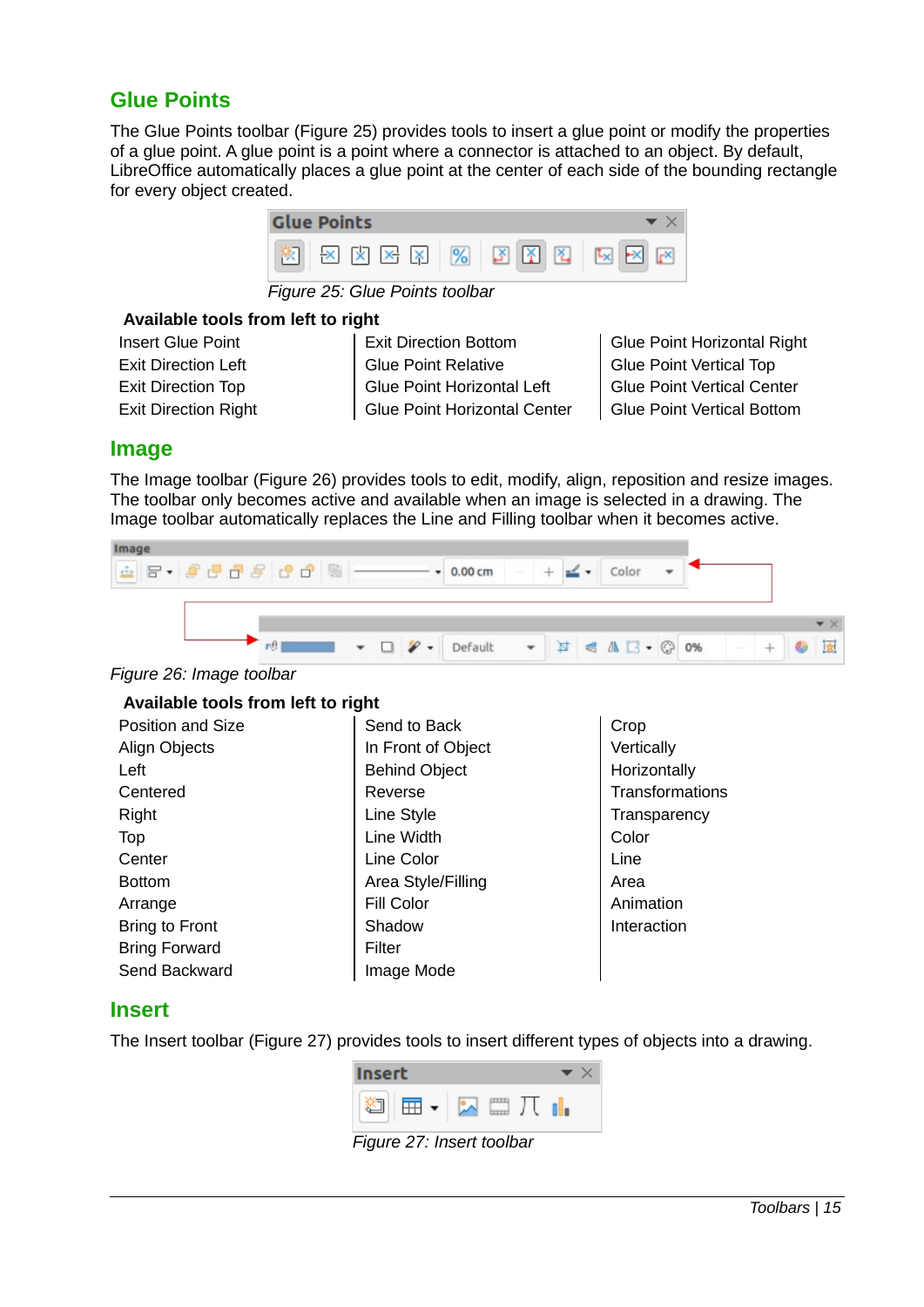#### **Available tools from left to right**

| New Page              | Table                           | Formu     |
|-----------------------|---------------------------------|-----------|
| <b>Floating Frame</b> | Image                           | Chart     |
| Insert Page from File | Insert Audio or Video (Media in | $ $ OLE O |
|                       | Visible Buttons)                |           |

la Object biect

### <span id="page-15-2"></span>**Legacy Circles and Ovals**

The Legacy Circles and Ovals toolbar (Figure [28\)](#page-15-5) provides tools to insert different types of circles and ovals into a drawing.



*Figure 28: Legacy Circles and Ovals toolbar*

#### **Available tools from left to right**

Insert Ellipse Circle Ellipse Pie Circle Pie Ellipse Segment

<span id="page-15-5"></span>Circle Segment Ellipse, Unfilled Circle, Unfilled Ellipse Pie, Unfilled Circle Pie, Unfilled

Ellipse Segment, Unfilled Circle Segment, Unfilled Arc Circle Arc

### <span id="page-15-1"></span>**Legacy Rectangles**

The Legacy Rectangles toolbar (Figure [29\)](#page-15-4) provides tools to insert different types of rectangles and squares into a drawing.



*Figure 29: Legacy Rectangles toolbar*

#### **Available tools from left to right**

Insert Rectangle **Square** Rectangle, Rounded <span id="page-15-4"></span>Rounded Square Rectangle, Unfilled Square, Unfilled

Rounded Rectangle, Unfilled Rounded Square, Unfilled

### <span id="page-15-0"></span>**Line and Filling**

The Line and Filling toolbar (Figure [30](#page-15-3)) provides tools and drop-down lists for editing lines, arrows, and object borders. The tools available vary depending on the type of object selected for editing.



*Figure 30: Line and Filling toolbar*

<span id="page-15-3"></span>**Available tools from left to right**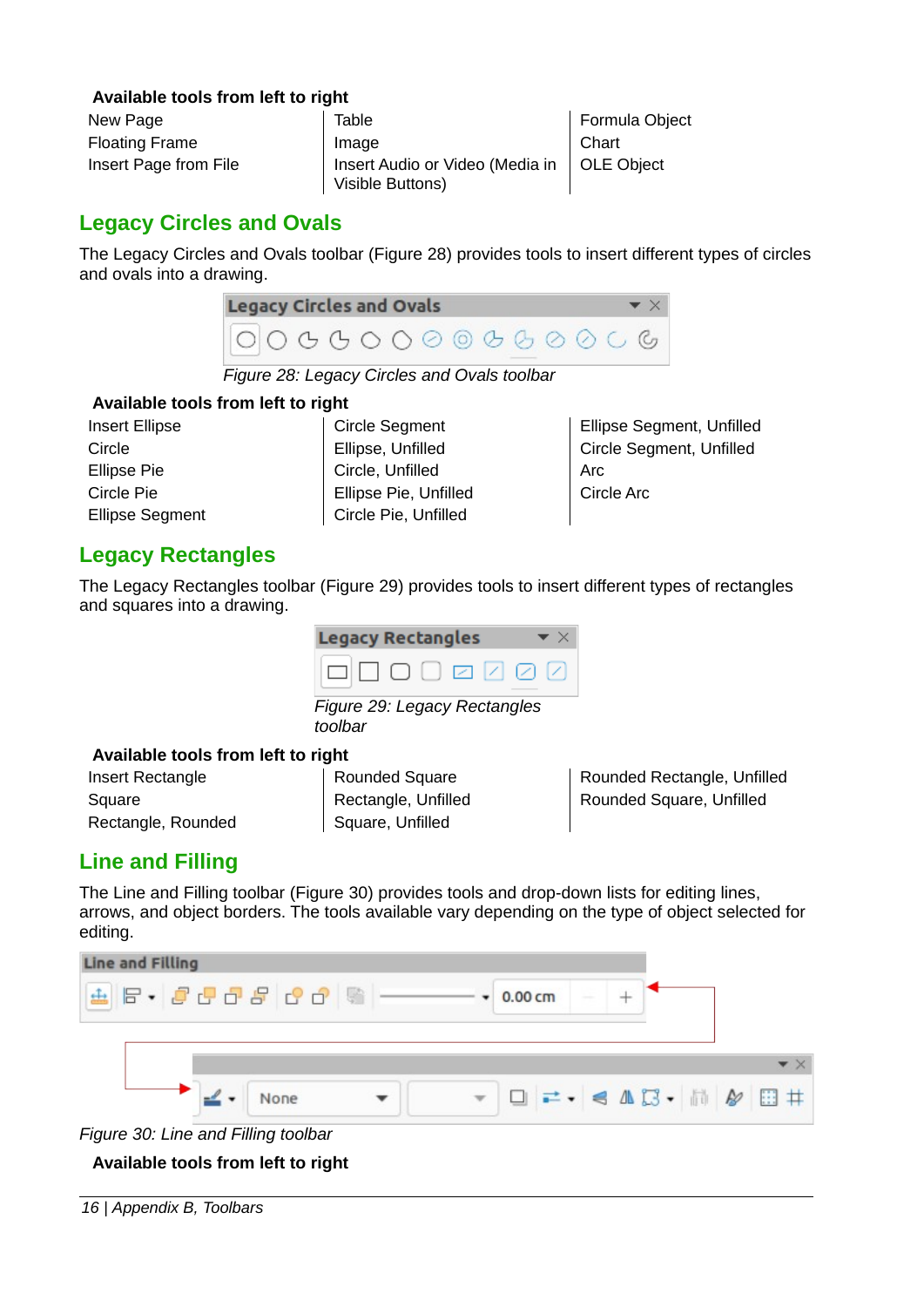Position and Size Align Objects Left Centered Right Top **Center** Bottom Arrange Bring to Front Bring Forward Send Backward

Send to Back In Front of Object Behind Object Reverse Line Style Line Width Line Color Area Style/Filling Fill Color Shadow Arrow Style **Vertically** 

Horizontally **Transformations** Line Area 3D Effects Image Map Animation Interaction Show the Styles Sidebar Display Grid Helplines While Moving

### <span id="page-16-2"></span>**Master View**

The Master View toolbar (Figure [31](#page-16-4)) provides tools to create a new master page, rename a master page, delete a master page, and close master view. This toolbar is only active when Draw is in master view.



#### **Available tools from left to right**

New Master Rename Master

<span id="page-16-4"></span>Delete Master Close Master View

### <span id="page-16-1"></span>**Media Playback**

The Media Playback toolbar (Figure [32](#page-16-3)) provides the standard tools required to insert, view, play, and listen to audio and video files. The toolbar only becomes active when an audio or video file is selected. Draw supports many different media formats depending on the computer operating system being used.



*Figure 32: Media Playback toolbar*

<span id="page-16-3"></span>

| Available tools from left to right |          |        |  |
|------------------------------------|----------|--------|--|
| Insert Audio or Video              | ⊩ Stop   | Mute   |  |
| Play                               | Repeat   | Volume |  |
| Pause                              | Position | View   |  |

### <span id="page-16-0"></span>**Options**

The Options toolbar (Figure [33\)](#page-17-2) provides tools for editing various settings for newly created drawings, for example how objects snap to the grid when being moved or resized.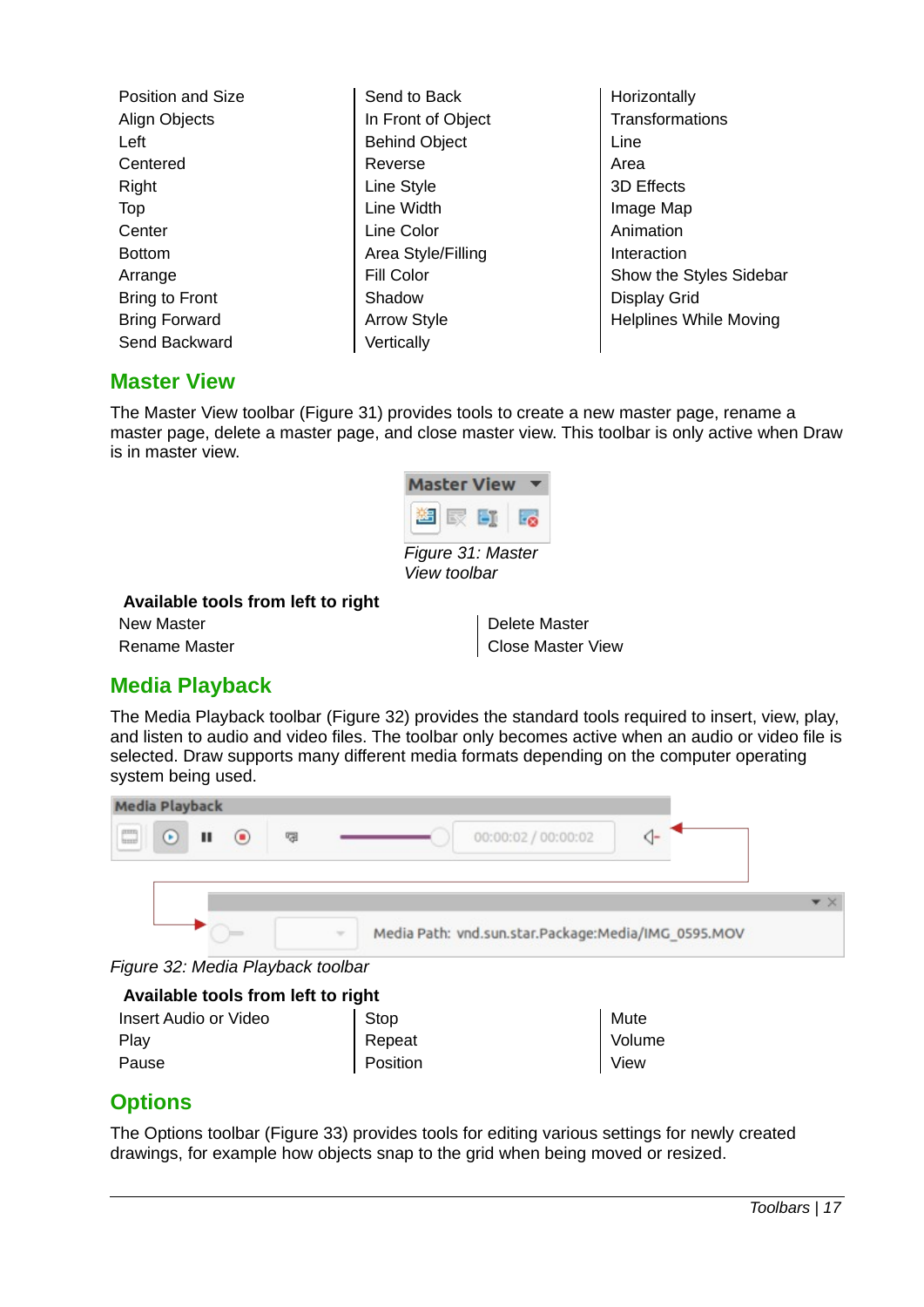

<span id="page-17-2"></span>*Figure 33: Options toolbar*

#### **Available tools from left to right**

| Rotation Mode after Clicking  |
|-------------------------------|
| Object                        |
| <b>Display Grid</b>           |
| <b>Display Snap Guides</b>    |
| <b>Helplines While Moving</b> |

Snap to Grid Snap to Snap Guides Snap to Page Margins Snap to Object Borders Snap to Object Points

Allow Quick Editing Select Text Area Only Double-click to edit Text Modify Object with Attributes Exit All Groups

### <span id="page-17-0"></span>**Redaction**

The Redaction toolbar (Figure [34\)](#page-17-4) is used to block portions of a drawing protecting sensitive information and helps enterprises and organizations to comply with regulations on confidentiality or privacy.

When a redacted drawing is exported to a new drawing, any redacted portions are removed from the new drawing and replaced by redaction blocks of pixels. This prevents any attempt to restore or copy the original contents. A redacted drawing is often exported to PDF for publication or sharing.



#### **Available tools from left to right**

| Rectangle | Redac |
|-----------|-------|
| Freeform  | Redac |

<span id="page-17-4"></span>ted Export (White) ted Export (Black)

PDF

### <span id="page-17-1"></span>**Standard**

The Standard toolbar (Figure [35\)](#page-17-3) is common to all LibreOffice components and provides the most common tools when creating and editing documents using LibreOffice. The Standard toolbar differs between LibreOffice components to allow for different toolsets used in creating the different types of documents.



<span id="page-17-3"></span>

| Load URL   | Open Remote | <b>Edit Mode</b>       |
|------------|-------------|------------------------|
| <b>New</b> | Save        | Export                 |
| Templates  | Save As     | Export Directly as PDF |
| Open       | Email       | <b>Print Directly</b>  |
|            |             |                        |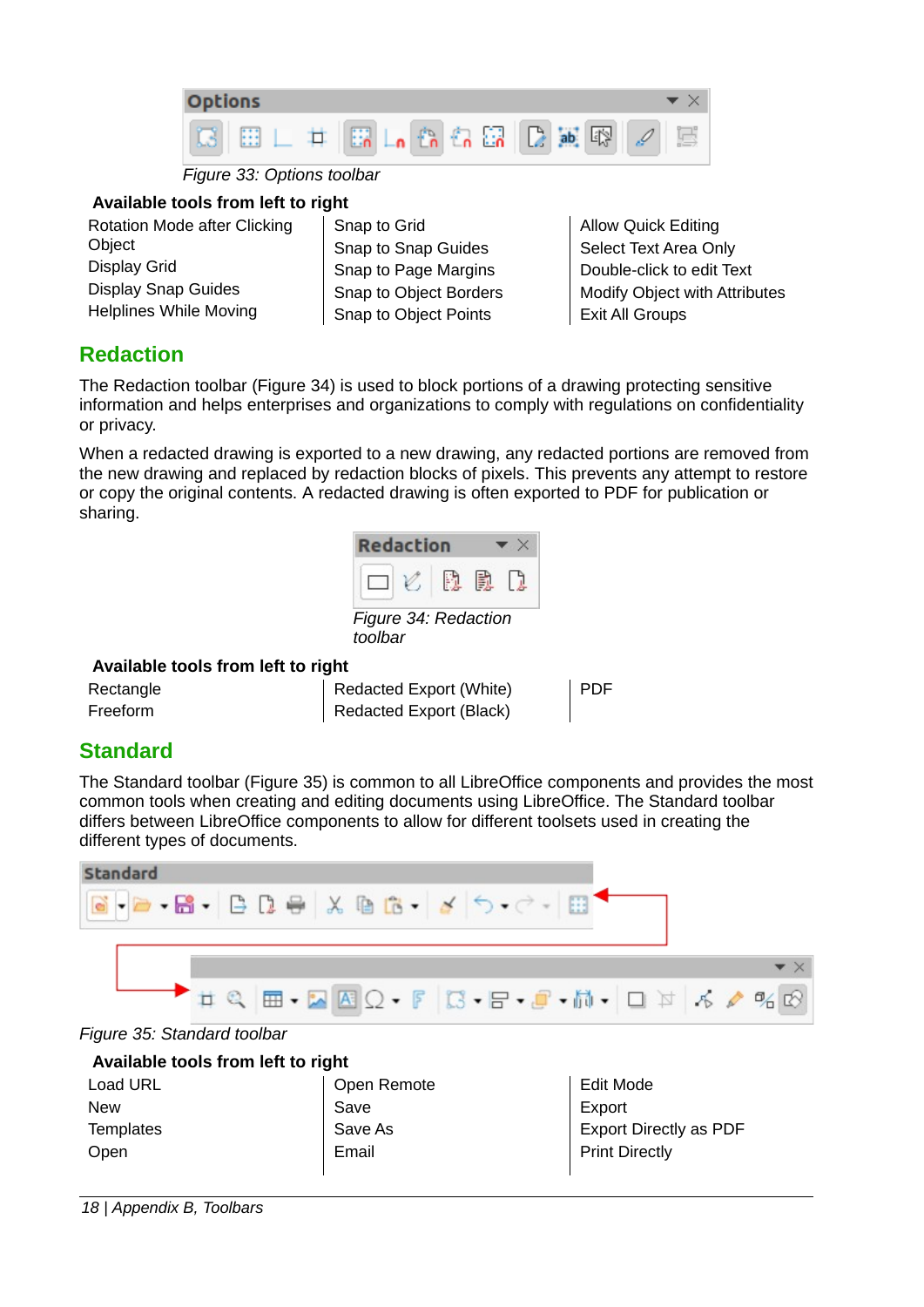| Print<br>Cut<br>Copy<br>Paste<br>Clone Formatting (Clone in<br>Visible Buttons)<br>Clear<br>Undo<br>Redo<br>Spelling<br><b>Auto Spellcheck</b><br>Display Grid (Grid in Visible<br>Buttons) | Insert Image (Image in Visible<br>Buttons)<br>Insert Chart (Chart in Visible<br>Buttons)<br>Insert Text Box (Text Box in<br>Visible Buttons)<br><b>Insert Special Characters</b><br>(Symbol in Visible Buttons)<br><b>Vertical Text</b><br>Insert Fontwork Text<br>Insert Hyperlink (Hyperlink in<br>Visible Buttons)<br>Transformations<br>Flip | Crop<br>Filter<br>3D Effects<br><b>Edit Points</b><br><b>Glue Points</b><br>Toggle Extrusion<br><b>Show Draw Functions (Draw</b><br>Functions in Visible Buttons)<br>LibreOffice Help<br>What's That<br>Go to First Page<br>Go to Previous Page<br>Go to Next Page |
|---------------------------------------------------------------------------------------------------------------------------------------------------------------------------------------------|--------------------------------------------------------------------------------------------------------------------------------------------------------------------------------------------------------------------------------------------------------------------------------------------------------------------------------------------------|--------------------------------------------------------------------------------------------------------------------------------------------------------------------------------------------------------------------------------------------------------------------|
| <b>Helplines While Moving</b><br>Zoom & Pan<br>Object Zoom<br>Zoom<br>Table                                                                                                                 | <b>Position and Size</b><br>Align Objects<br>Distribution<br>Shadow                                                                                                                                                                                                                                                                              | Go to Last Page<br>Move Page to Start<br>Move Page Up<br>Move Page Down<br>Move Page to End                                                                                                                                                                        |

### <span id="page-18-1"></span>**Standard (Viewing Mode)**

The Standard (Viewing Mode) toolbar (Figure [36\)](#page-18-3) provides tools to save, edit, and distribute a drawing.



#### **Available tools from left to right**

Save As Edit Mode Read Only Mode Attach to Email (Email in Visible Buttons)

<span id="page-18-3"></span>Export Directly as PDF EPUB Print Directly Print

Copy Find and Replace Zoom Start from First Slide

### <span id="page-18-0"></span>**Table**

The Table toolbar (Figure [37](#page-18-2)) provides tools and options to edit and format a table placed in a drawing. This toolbar only becomes active when a table is selected.



<span id="page-18-2"></span>

**Available tools from left to right**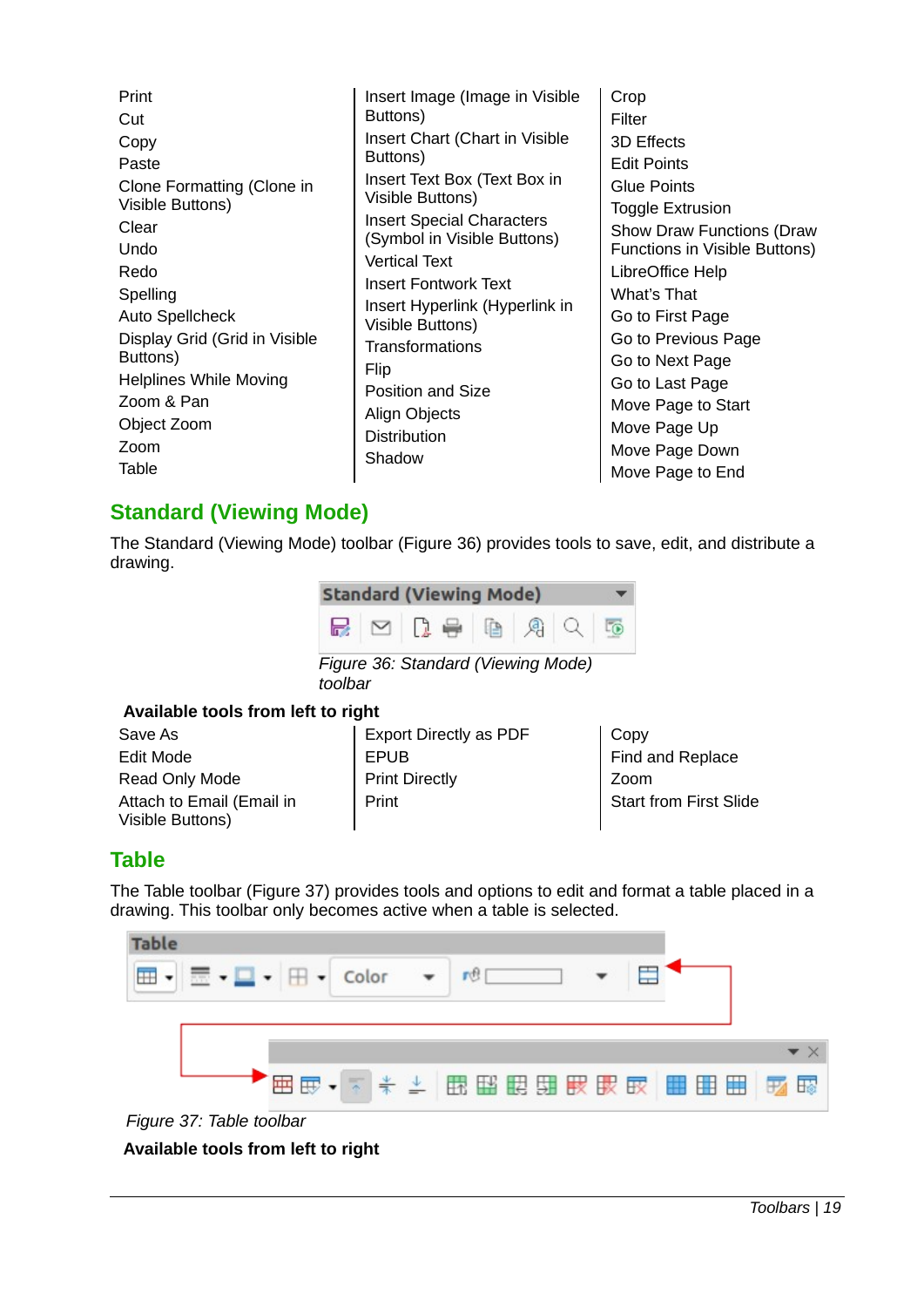| Table                        | Align Top (Top in Visible       | Insert Column After     |
|------------------------------|---------------------------------|-------------------------|
| <b>Border Style</b>          | Buttons)                        | Delete Row              |
| <b>Border Color</b>          | Center Vertically (Center in    | Delete Column           |
| Borders (Shift to overwrite) | Visible Buttons)                | Delete Table            |
| Area Style/Filling           | Align Bottom (Bottom in Visible | Select Table            |
| Fill Color                   | Buttons)                        | Select Column           |
| Merge Cells                  | <b>Insert Row Above</b>         | <b>Select Row</b>       |
| <b>Split Cells</b>           | <b>Insert Row Below</b>         | <b>Table Design</b>     |
| Optimize                     | <b>Insert Column Before</b>     | <b>Table Properties</b> |

### <span id="page-19-1"></span>**Text Formatting**

The Text Formatting toolbar (Figure [38\)](#page-19-2) provides tools for formatting text and alignment commands. This toolbar becomes active when text in a text box or graphic object has been selected and it automatically replaces the Line and Filling toolbar.



*Figure 38: Text Formatting toolbar*

#### <span id="page-19-2"></span>**Available tools from left to right**

### <span id="page-19-0"></span>**Transformations**

The Transformations toolbar (Figure [39\)](#page-20-1) provides tools to modify the shape, orientation, or fill of selected objects.